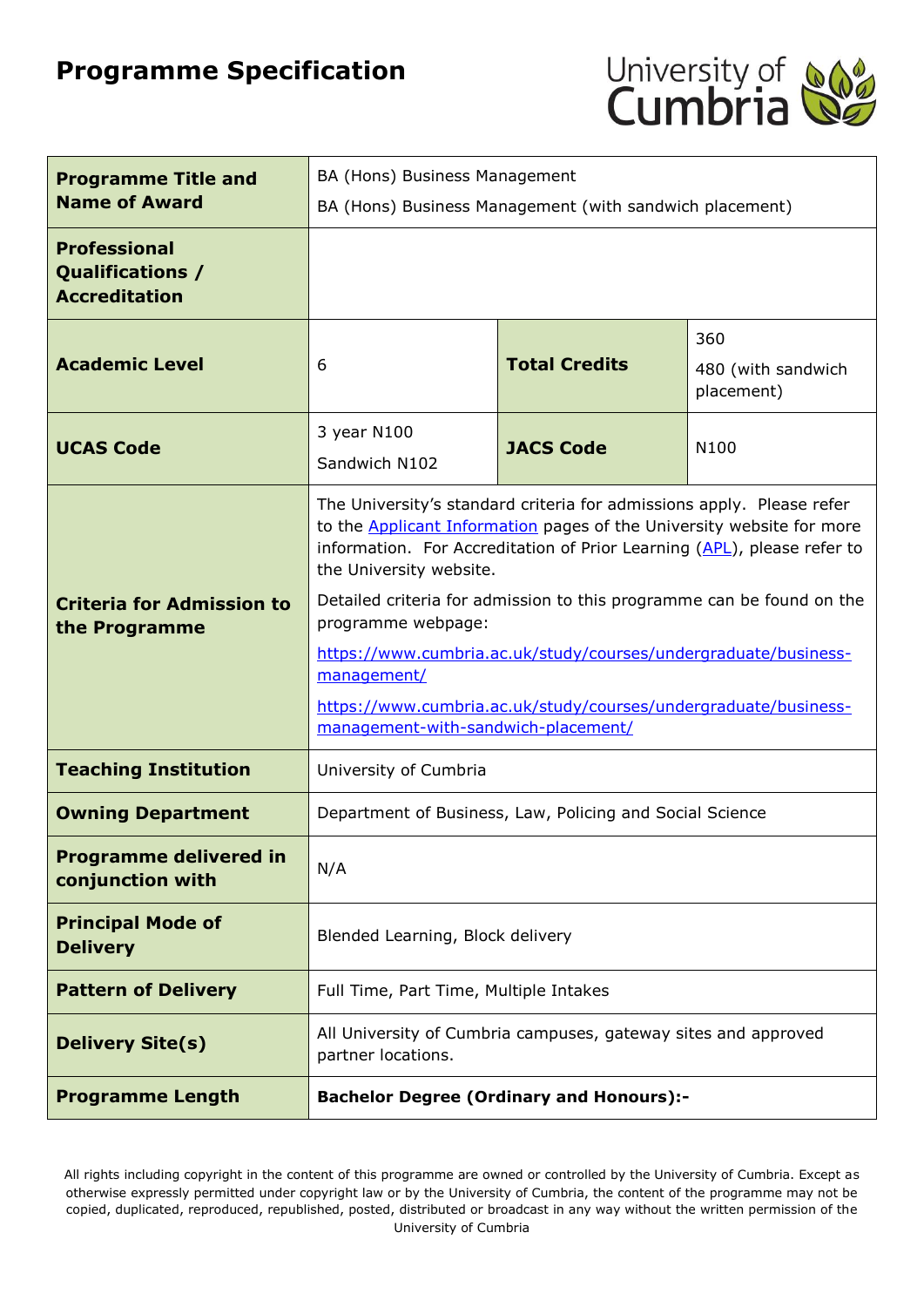|                                                                | 3 years Standard registration period (full-time)                                                                                  |  |  |
|----------------------------------------------------------------|-----------------------------------------------------------------------------------------------------------------------------------|--|--|
|                                                                | 5 years Standard registration period (part-time)                                                                                  |  |  |
|                                                                | 7 years Maximum Registration period                                                                                               |  |  |
|                                                                | With sandwich placement awards:-                                                                                                  |  |  |
|                                                                | 4 years Standard registration period (full-time)                                                                                  |  |  |
|                                                                | 6 years Standard registration period (part-time)                                                                                  |  |  |
|                                                                | 8 years Maximum Registration period                                                                                               |  |  |
| <b>Higher Education</b><br><b>Achievement Report</b><br>(HEAR) | Upon successful completion of this programme, you may receive a<br>Diploma Supplement/Higher Education Achievement Report (HEAR). |  |  |
|                                                                | You may be awarded one of the following Exit Awards:                                                                              |  |  |
|                                                                | CertHE in Business Management (120 credits)                                                                                       |  |  |
| <b>Exit Awards</b>                                             | DipHE in Business Management (240 credits)                                                                                        |  |  |
|                                                                | BA Business Management (300 credits)                                                                                              |  |  |

#### **Programme Features**

This programme is distinctive in the following ways:

All our Business degrees share a common first year, giving you a thorough grounding in your chosen specialism and an understanding of the broader context of business practices. Years 2 and 3 allow you to specialise in one area in that broader range of practices.

We offer you the opportunity to study abroad for a semester or up to a year. We also offer you the opportunity to undertake a work placement – Sandwich mode -- for a year either in the UK or abroad. The year-long placement is normally undertaken between levels 5 and 6, before your final year of undergraduate study.

We have a varied approach to learning. We like to bring to life realistic contexts through workshops, seminars and other types of discussion in addition to using the traditional lecture and seminar approaches.

We use our employer network to provide practical insight into our curriculum to complement the rigorous academic thinking that characterises degree level study.

#### **Aims of the Programme**

The overall aims of the Programme are:

- 1. To create awareness of the business and broader contexts and sphere of influence within which business operates.
- 2. To study and practise business and management drawing on a range of perspectives in the fields of marketing, strategic management, entrepreneurship, human resource management and the global business environment.
- 3. To develop your critical thinking, conceptual thinking and reasoning skills in the evaluation of the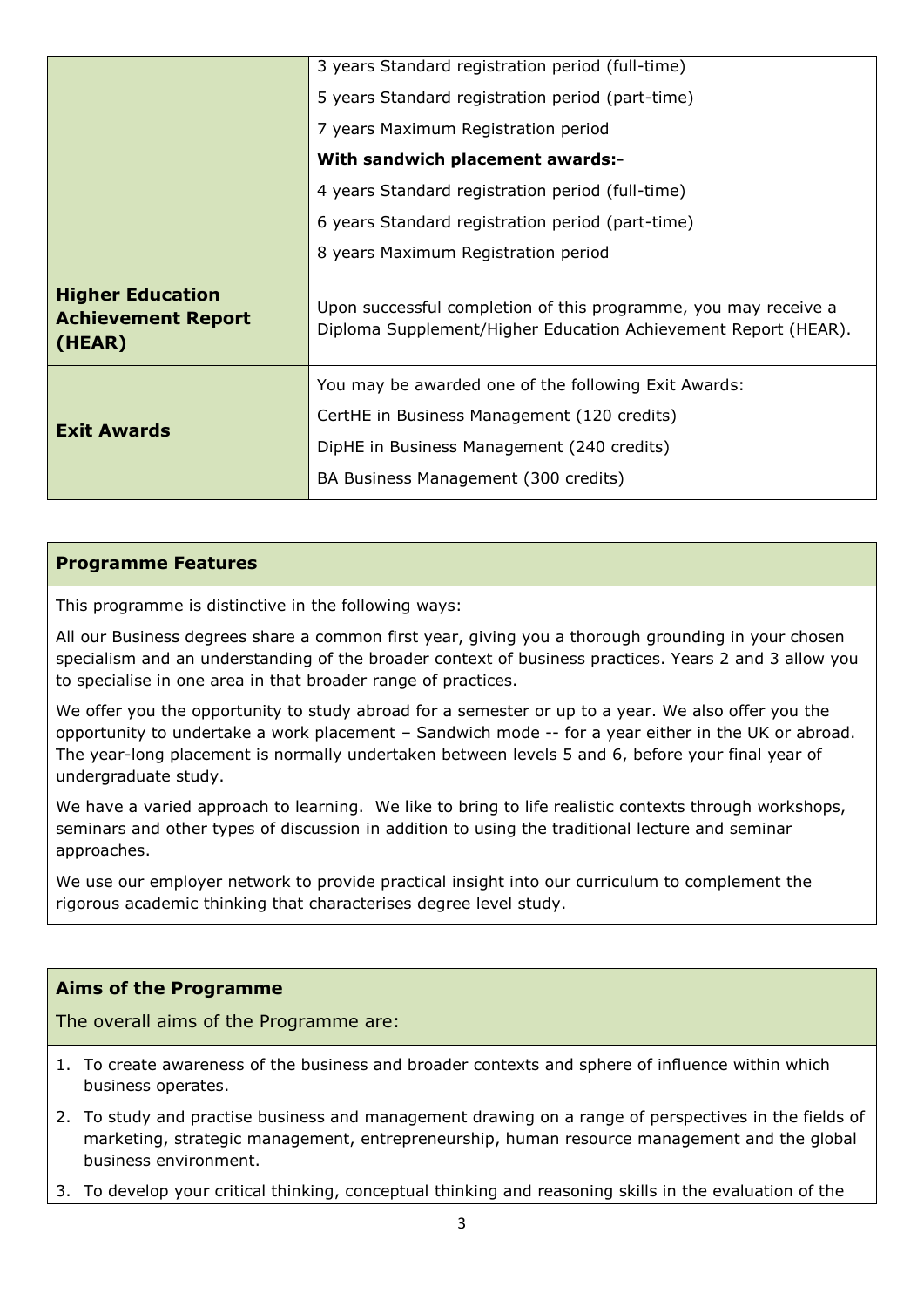body of knowledge and research relating to business and management.

- 4. To enhance your employability, career potential and personal effectiveness.
- 5. To develop your ability to carry out independent research in the field of business and management.
- 6. To augment your intellectual and transferable skills especially as they relate to management and business.

Where the sandwich placement is chosen:

7. To allow you to engage in practical experience whilst integrating your academic studies.

# **Level Descriptors**

Level Descriptors describe in general terms the expected outcomes you will achieve at each level of study as you progress through your programmes. They describe the relative demand, complexity, depth of learning and learner autonomy associated with a particular level of learning and achievement. The University's Level Descriptors are aligned to the national [Framework for Higher Education](http://www.qaa.ac.uk/en/Publications/Documents/The-framework-for-higher-education-qualifications-in-England-Wales-and-Northern-Ireland.pdf)  [Qualifications](http://www.qaa.ac.uk/en/Publications/Documents/The-framework-for-higher-education-qualifications-in-England-Wales-and-Northern-Ireland.pdf) (FHEQ) and are a key mechanism for ensuring the academic standards of the University's provision.

At Level 3: (Usually Year 0 undergraduate), you will be able to:

- Appreciate the breadth of the field of study and apply the skills of manipulation of knowledge to make informed judgements within routine contexts and with guidance.
- Begin to work beyond defined contexts
- Apply established approaches to solving well defined problems, showing emerging recognition of the complexity of associated issues and communicate outcomes effectively in an appropriate format
- Within a defined context and under guidance, evaluate personal and workplace experience and manage information and data from a range of sources appropriate to the field of study.

At Level 4: (Usually Year 1 undergraduate), you will be able to demonstrate that you have the ability:

- To apply a systematic approach to the acquisition of knowledge, underpinning concepts and principles and deploy a range of subject specific, cognitive and transferable skills.
- Evaluate the appropriateness of different approaches to solving well defined problems and communicate outcomes in a structured and clear manner.
- Identify and discuss the relationship between personal and work place experience and findings from books and journals and other data drawn from the field of study.

At Level 5: (Usually Year 2 undergraduate), you will be able to demonstrate that you have the ability:

- To apply and evaluate key concepts and theories within and outside the context in which they were first studied.
- Select appropriately from and deploy a range of subject-specific, cognitive and transferable skills and problem solving strategies to problems in the field of study and in the generation of ideas effectively communicate information and arguments in a variety of forms.
- Accept responsibility for determining and achieving personal outcomes.
- Reflect on personal and work place experience in the light of recent scholarship and current statutory regulations.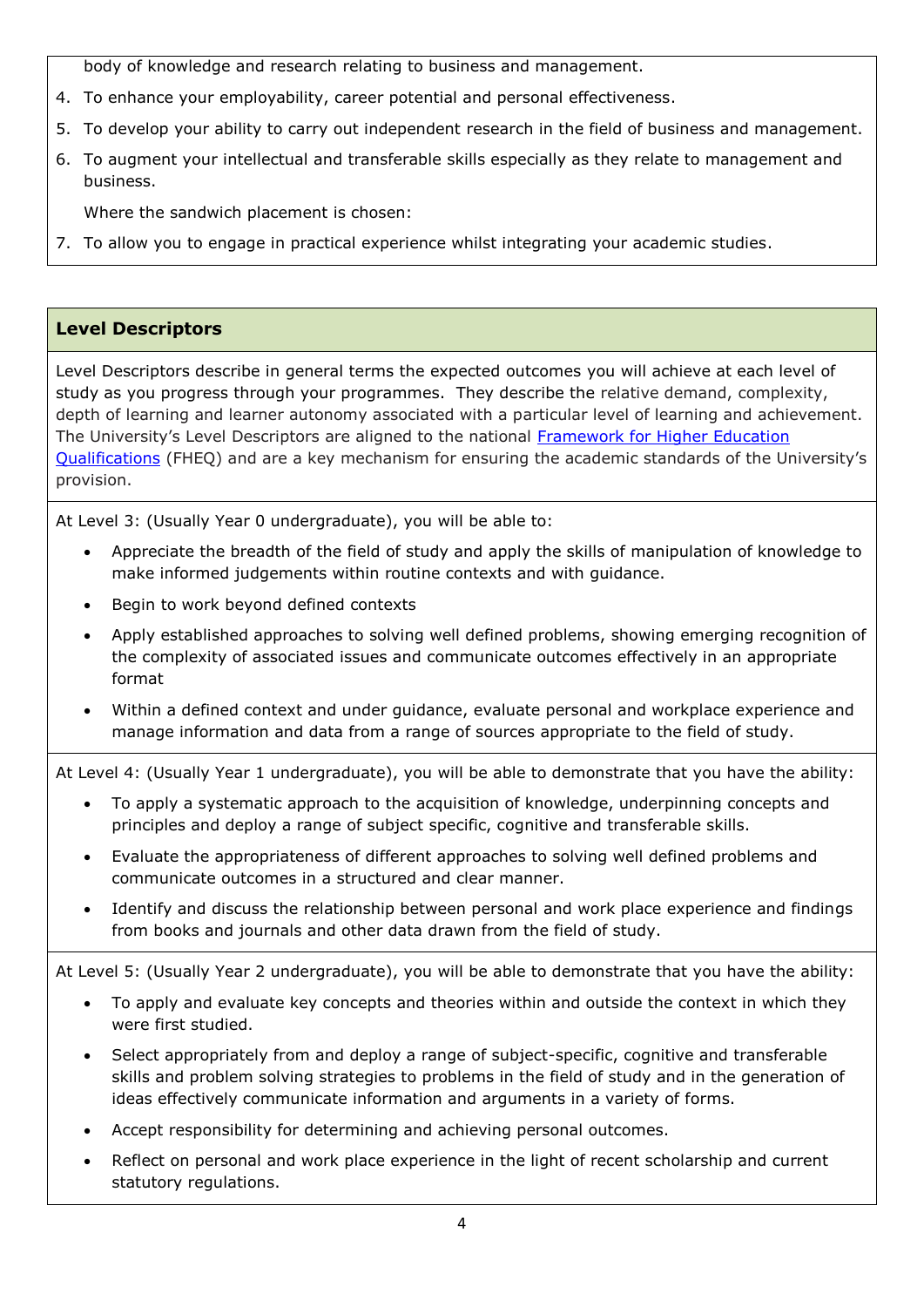At Level 6: (Usually Year 3 undergraduate), you will be able to demonstrate that you have the ability:

- To critically review, consolidate and extend a systematic and coherent body of knowledge.
- Critically evaluate concepts and evidence from a range of resources.
- Transfer and apply subject-specific, cognitive and transferable skills and problem solving strategies to a range of situations and to solve complex problems.
- Communicate solutions, arguments and ideas clearly and in a variety of forms.
- Exercise considerable judgement in a range of situations.
- Accept accountability for determining and achieving personal and group outcomes.
- Reflect critically and analytically on personal and work place experience in the light of recent scholarship and current statutory regulations.

# **Programme Outcomes – Knowledge and Understanding**

The programme provides opportunities for you to develop and demonstrate the following:

#### **After 120 credits of study (CertHE) you will be able to demonstrate knowledge and understanding of:**

**K1** Some of the contexts within which business operates including economic, environmental, cultural, digital, political, ethical, legal and regulatory contexts.

**K2** The essential functions and processes of organisations.

**K3** A range of theories and models informing the practice of business and management at an introductory level.

**K4** The nature of markets, marketing and sales, customer behaviour, finance and resource allocations in a limited range of business settings.

**K5** Aspects of organisational behaviour, leadership and management, people and their personal development, difference and diversity.

**K8** Fundamental considerations in business ethics, values and social responsibility.

**K9** Essential research methodologies and practices related to the field, and straightforward data analysis within the business and management discipline.

#### **After 240 credits of study (DipHE) you will be able to demonstrate knowledge and understanding of:**

**K1** The interrelated contexts within which business operates including economic, environmental, cultural, digital, political, ethical, legal and regulatory contexts.

**K2** The functions and processes of organisations and the role and contribution of management to the organisational mission.

**K3** A range of advanced theories and models informing the practice of business and management.

**K4** Markets, marketing and sales, customer behaviour, finance and resource allocations in familiar contexts.

**K5** Organisational behaviour, leadership and management, people and their personal development, difference and diversity and strategies for managing these.

**K6** Operations management, information systems and business intelligence, communications, and digital business.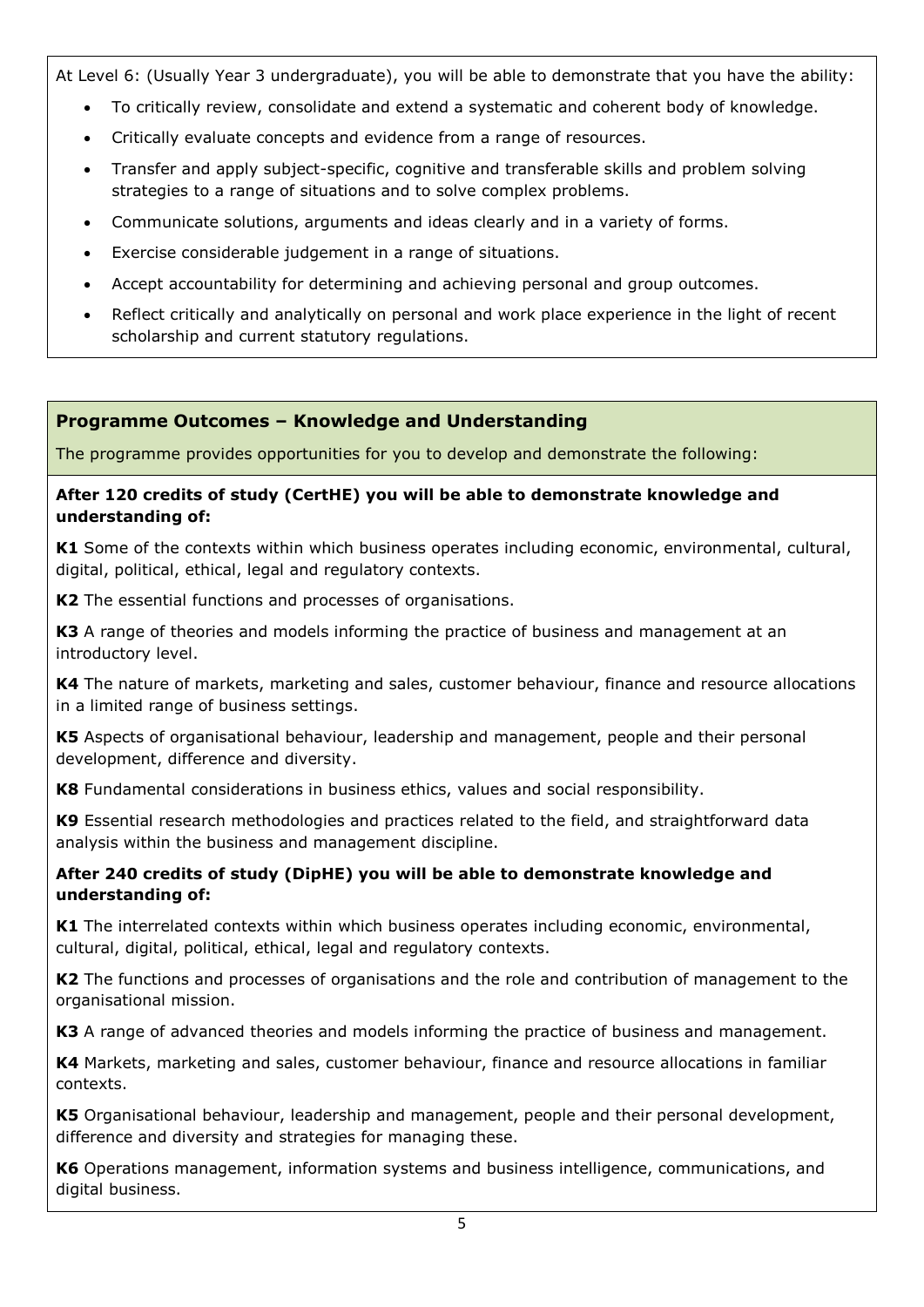**K7** Business policy and strategy, business innovation and enterprise development in a range of sectors.

**K8** Business ethics, values and social responsibility applied to practice.

**K9** Research methodologies and practices, and data analysis as applied in the business and management discipline.

# **After 300 credits of study (Ordinary degree) you will be able to demonstrate knowledge and understanding of:**

**K1** The complex contexts within which business operates including economic, environmental, cultural, digital, political, ethical, legal and regulatory contexts.

**K2** The wide range of functions and processes of organisations and the role and contribution of management at a strategic level to the organisational mission.

**K3** A range of advanced theories and models informing the practice of business and management, and critiques of them.

**K5** Organisational behaviour, leadership and management, people and their personal development, difference and diversity and strategies for managing and influencing these.

**K8** Business ethics, values and social responsibility as key drivers for the organisational mission.

**K9** The strengths and limitations of the main research methodologies and practices, and sophisticated data analysis within the business and management discipline.

#### **After 360 credits of study (BA Hons) or 480 credits of study (BA Hons (with sandwich placement)) you will be able to demonstrate knowledge and understanding of:**

**K1** The complex contexts within which business operates including economic, environmental, cultural, digital, political, ethical, legal and regulatory contexts.

**K2** The wide range of functions and processes of organisations and the role and contribution of management at a strategic level to the organisational mission.

**K3** A range of advanced theories and models informing the practice of business and management, and critiques of them.

**K4** Markets, marketing and sales, customer behaviour, finance and resource allocations in niche and mass-market contexts.

**K5** Organisational behaviour, leadership and management, people and their personal development, difference and diversity and strategies for managing and influencing these.

**K6** Operations management, information systems and business intelligence, communications, and digital business.

**K7** Business policy and strategy, business innovation and enterprise development in a range of sectors.

**K8** Business ethics, values and social responsibility as key drivers for the organisational mission.

**K9** The strengths and limitations of the main research methodologies and practices, and sophisticated data analysis within the business and management discipline.

# **Programme Outcomes – Skills and other Attributes (including Employability Skills)**

The programme provides opportunities for you to develop and demonstrate the following:

#### **After 120 credits of study (CertHE) you will be able to demonstrate skills in:**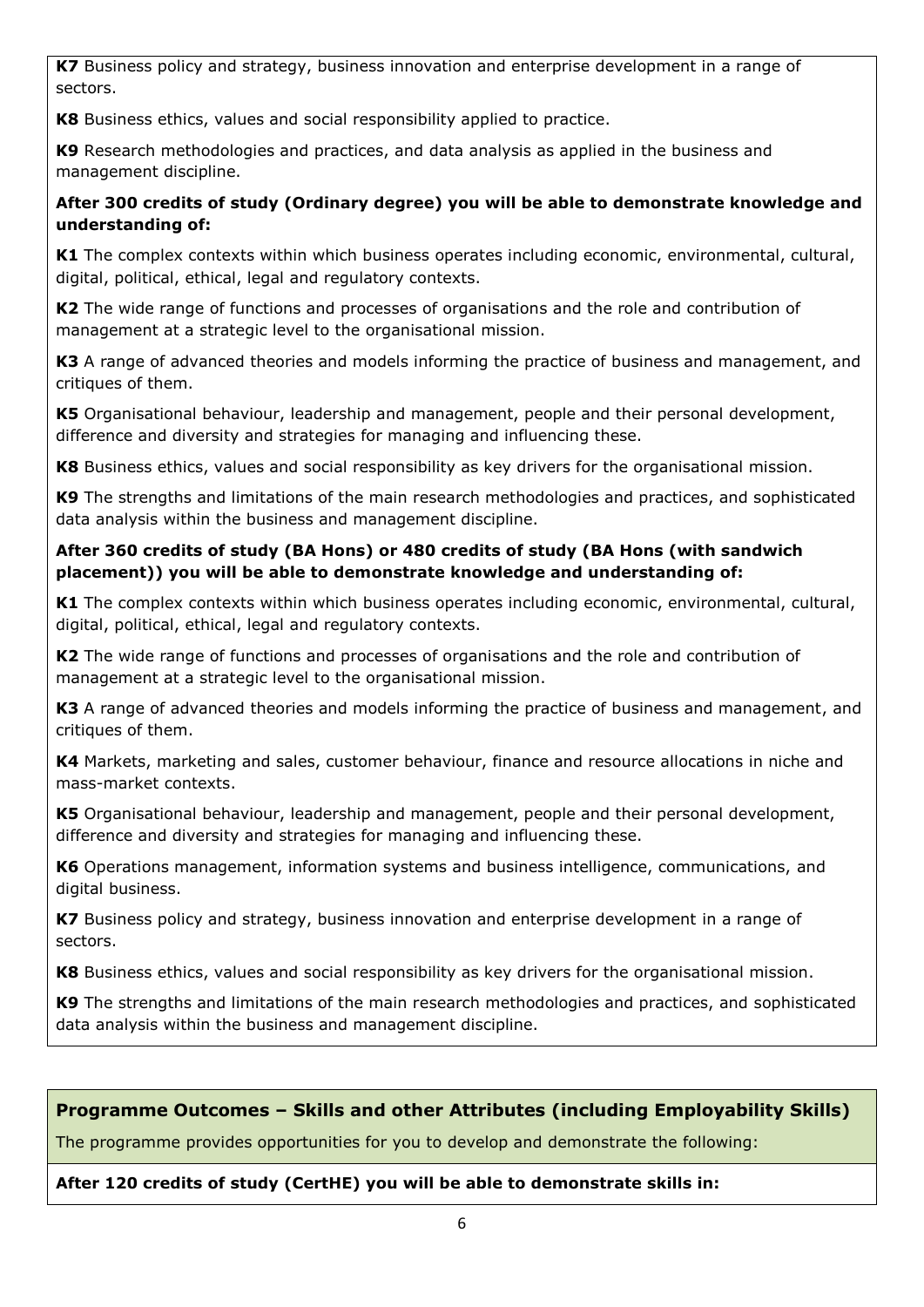**S1.** People management and leadership: to include essential communications, team building, leadership and motivating others in a small team.

**S2.** Problem solving and critical analysis: analysing straightforward facts and circumstances to determine the cause of a problem and identifying and selecting appropriate solutions.

**S3.** Research: the ability to interpret a range of business data, multiple sources of information and appropriate methodologies, which includes basic digital literacy and to use that research for evidencebased decision-making.

**S4.** Commercial acumen: based on an awareness of the key drivers for business success, causes of failure and the techniques for delivering customer satisfaction.

**S5**. Innovation, creativity and enterprise: the ability to act entrepreneurially to generate, develop and communicate ideas, recognise the significance of intellectual property, gain support and deliver successful outcomes.

**S6**. Numeracy: the use of quantitative skills to present data, and to understand business problems, functions and phenomena.

**S7.** Networking: an awareness of the interpersonal skills of effective listening, negotiating, persuasion and presentation and their use in generating business contact.

# **Generic skills, attributes and behaviours**

**S8.** Ability to work collaboratively both internally and with external customers and an awareness of mutual interdependence.

**S9**. Ability to work with people from a range of cultures.

**S10**. Articulating and effectively explaining information.

**S11**. Building and maintaining relationships.

**S12.** Communication and listening including the ability to produce clear, structured business communications in a variety of media.

**S13.** Emotional intelligence and empathy.

**S15.** Self-management: a readiness to accept responsibility and flexibility, to be resilient, self-starting and appropriately assertive, to plan, organise and manage time.

**S16**. Self-reflection: self-analysis and an awareness/sensitivity to diversity in terms of people and cultures. This includes a continuing appetite for development.

# **After 240 credits of study (DipHE) you will be able to demonstrate skills in:**

**S1.** People management and leadership: to include detailed communications, team building, leadership and motivating others in a range of situations.

**S2.** Problem solving and critical analysis: analysing complex facts and circumstances to determine the cause of a problem in order to identify and select appropriate solutions.

**S3.** Research: the ability to evaluate and interpret a range of business data, multiple sources of information and appropriate methodologies, which includes digital literacy and to use that research for evidence-based decision-making.

**S4.** Commercial acumen: based on an awareness of the key drivers for business success, causes of failure and the techniques for delivering customer satisfaction and building customer loyalty.

**S5**. Innovation, creativity and enterprise: the ability to act entrepreneurially to generate, develop and communicate ideas, manage and protect intellectual property, gain support and deliver successful outcomes.

**S6**. Numeracy: the use of quantitative skills to manipulate data, evaluate, estimate and model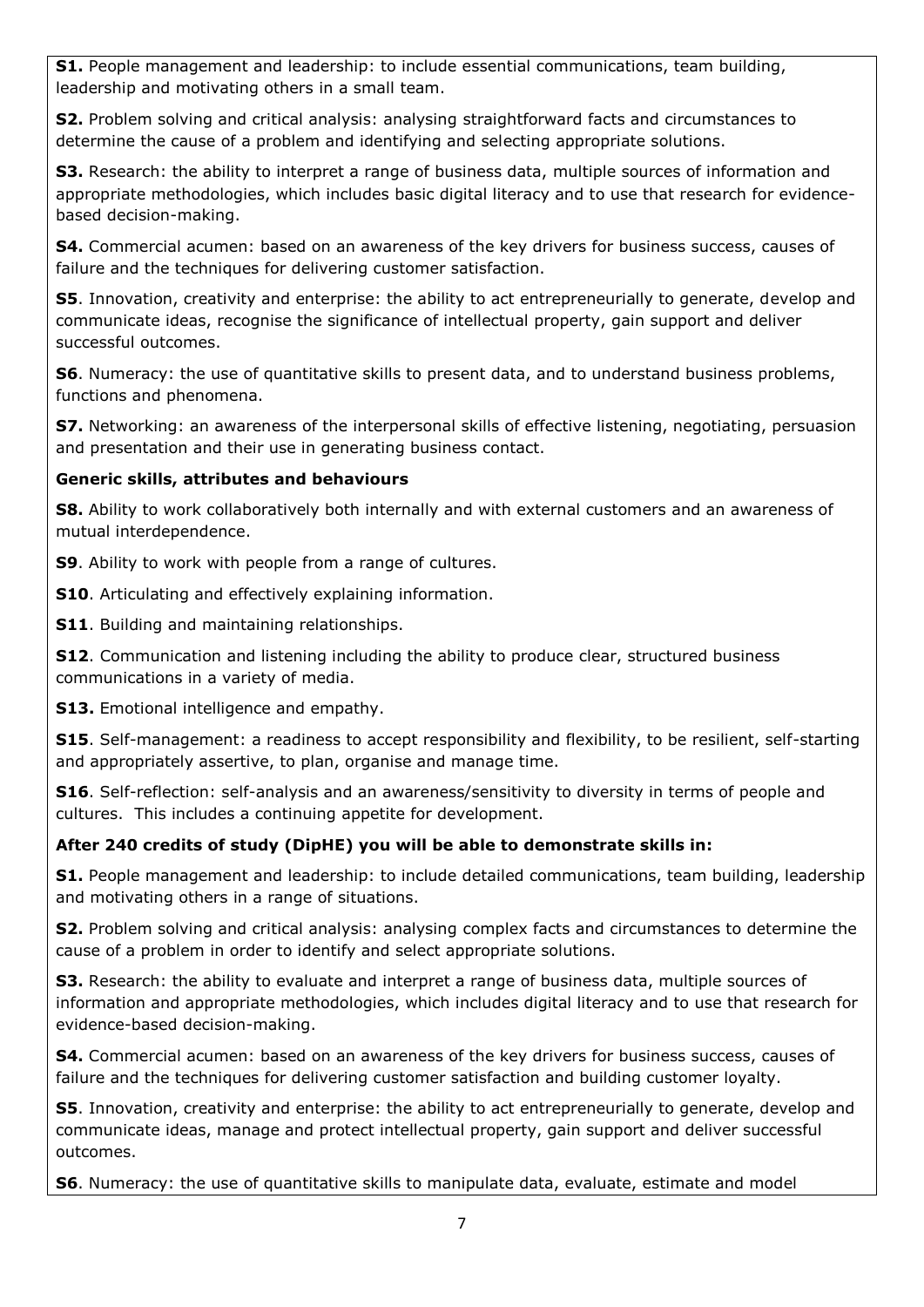business problems, functions and phenomena with accuracy.

**S7.** Networking: an awareness of the interpersonal skills of effective listening, negotiating, persuasion and presentation and their use in generating business contact.

# **Generic skills, attributes and behaviours**

**S8.** Ability to work collaboratively both internally and with external customers and an awareness of mutual interdependence.

**S9**. Ability to work with people from a range of cultures.

- **S10**. Articulating and effectively explaining information.
- **S11**. Building and maintaining relationships.

**S13.** Emotional intelligence and empathy.

**S14.** Conceptual and critical thinking, analysis, synthesis and evaluation.

**S15**. Self-management: a readiness to accept responsibility and flexibility, to be resilient, self-starting and appropriately assertive, to plan, organise and manage time.

**S16**. Self-reflection: self-analysis and an awareness/sensitivity to diversity in terms of people and cultures. This includes a continuing appetite for development.

# **After 300 credits of study (Ordinary degree) you will be able to demonstrate skills in:**

**S1.** People management and leadership: to include complex communications, team building, leadership and motivating others in challenging situations.

**S2.** Problem solving and critical analysis: analysing complex or ambiguous facts and circumstances to determine the cause of a problem and identifying and selecting appropriate solutions.

**S3.** Research: the ability to analyse and evaluate a range of business data, complex or contested sources of information and appropriate methodologies, which includes strong digital literacy and to use that research for evidence-based decision-making.

**S4.** Commercial acumen: based on an awareness of the key drivers for business success, causes of failure and the importance of delivering customer satisfaction and building customer loyalty in adverse conditions.

**S6**. Numeracy: the use of quantitative skills to manipulate data, evaluate, estimate and model business problems, functions and phenomena with authority and confidence.

# **Generic skills, attributes and behaviours**

**S8.** Ability to work collaboratively both internally and with external customers and an awareness of mutual interdependence.

**S9**. Ability to work with people from a range of cultures.

**S10**. Articulating and effectively explaining information.

**S11**. Building and maintaining relationships.

**S13.** Emotional intelligence and empathy.

**S14.** Conceptual and critical thinking, analysis, synthesis and evaluation.

**S15**. Self-management: a readiness to accept responsibility and flexibility, to be resilient, self-starting and appropriately assertive, to plan, organise and manage time.

**S16**. Self-reflection: self-analysis and an awareness/sensitivity to diversity in terms of people and cultures. This includes a continuing appetite for development.

# **After 360 credits of study (BA Hons) or 480 credits of study (BA Hons (with sandwich**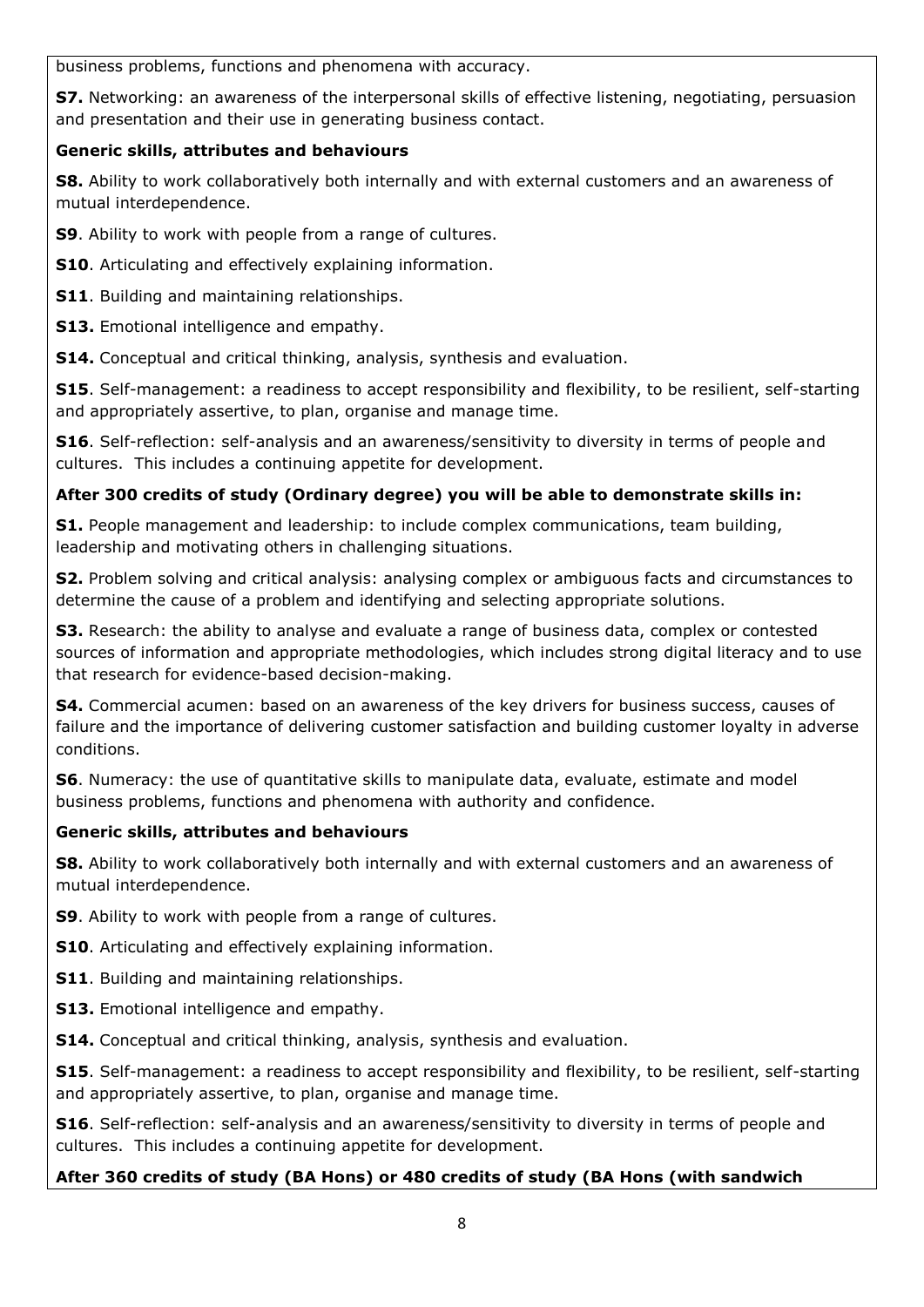#### **placement)) you will be able to demonstrate skills in:**

#### **Of particular relevance to business and management:**

**S1.** People management and leadership: to include complex communications, team building, leadership and motivating others in challenging situations.

**S2.** Problem solving and critical analysis: analysing complex or ambiguous facts and circumstances to determine the cause of a problem and identifying and selecting appropriate solutions.

**S3.** Research: the ability to analyse and evaluate a range of business data, complex or contested sources of information and appropriate methodologies, which includes strong digital literacy and to use that research for evidence-based decision-making.

**S4.** Commercial acumen: based on an awareness of the key drivers for business success, causes of failure and the importance of delivering customer satisfaction and building customer loyalty in adverse conditions.

**S5**. Innovation, creativity and enterprise: the ability to act entrepreneurially to generate, develop and communicate ideas, manage and exploit intellectual property, gain support and deliver successful outcomes.

**S6**. Numeracy: the use of quantitative skills to manipulate data, evaluate, estimate and model business problems, functions and phenomena with authority and confidence.

**S7.** Networking: an awareness of the interpersonal skills of effective listening, negotiating, persuasion and presentation and their use in generating business contact in different sectors.

#### **Generic skills, attributes and behaviours**

**S8.** Ability to work collaboratively both internally and with external customers and an awareness of mutual interdependence.

**S9**. Ability to work with people from a range of cultures.

**S10**. Articulating and effectively explaining information.

**S11**. Building and maintaining relationships.

**S12.** Communication and listening including the ability to produce clear, structured business communications in a variety of media.

**S13.** Emotional intelligence and empathy.

**S14.** Conceptual and critical thinking, analysis, synthesis and evaluation.

**S15**. Self-management: a readiness to accept responsibility and flexibility, to be resilient, self-starting and appropriately assertive, to plan, organise and manage time.

**S16**. Self-reflection: self-analysis and an awareness/sensitivity to diversity in terms of people and cultures. This includes a continuing appetite for development.

#### **External and Internal Reference Points**

The following Subject Benchmark Statements and other external and internal reference points have been used to inform the Programme Outcomes:

Framework for Higher Education Qualifications

QAA (2015) Subject Benchmark Statements: at

<http://www.qaa.ac.uk/en/Publications/Documents/SBS-business-management-15.pdf>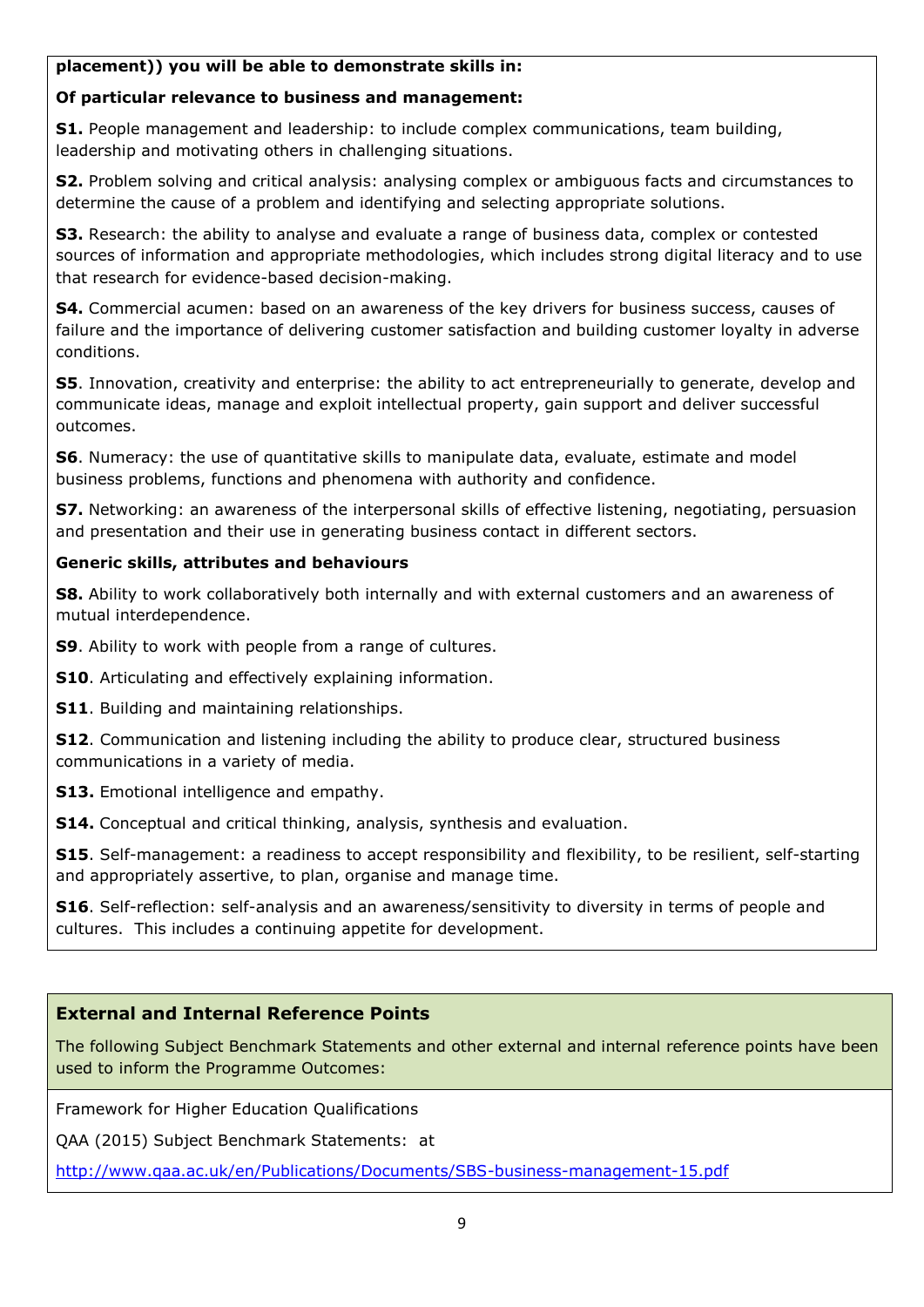Chartered Manager Degree Apprenticeship Assessment Plan [\(http://www.managers.org.uk/~/media/Files/PDF/Chartered\\_Manager\\_Degree\\_Apprenticeship\\_Assess](http://www.managers.org.uk/~/media/Files/PDF/Chartered_Manager_Degree_Apprenticeship_Assessment_Plan.pdf) [ment\\_Plan.p](http://www.managers.org.uk/~/media/Files/PDF/Chartered_Manager_Degree_Apprenticeship_Assessment_Plan.pdf)df)

# **Teaching, Learning and Assessment Strategies employed to enable the Programme Outcomes to be Achieved and Demonstrated**

"Teaching methods and situations are appropriate and supportive, inclusive in design and engage students". QAA (2015) Subject Benchmark Statements.

This programme integrates theory and practice by providing inputs to the student learning from guest speakers, lectures, practicing managers and through supporting assessment. Students will have opportunities to give and receive peer review on formative assessment and will be guided throughout in developing their skills in this vocational aspect of their personal development.

Primarily, delivery is face to face. However, good use is made of the University's VLE and other learning resources such as e-portfolio to support teaching and learning. The team uses a wide range of teaching methods including lectures, seminars, workshops, field work, work-based learning including placements, employer based case studies, live projects, guided learning, simulations, discussion groups including virtual forums and other digital formats.

You will also be asked to work in small groups which encourage collaborative learning.

We will motivate you through your learning and engagement in the following ways:

- (a) We will balance out the assessment calendar the best we can so that you (and your tutors) reduce the stress points created by the "bunching" of assignments in the calendar;
- (b) Through your engagement you will have the ability to make informed judgements in relation to your own work;
- (c) We will provide you with effective feedback and feed forward i.e. looking ahead to the next assignment;
- (d) We have procedures in place to ensure that you are not unfairly disadvantaged in any way.

Research methods relevant to the field of study, study skills and employability are embedded into the curriculum throughout levels 4, 5 and 6. At level 4 all three areas are developed thematically in the modules UCBP 4001 Managing People and Organisations, UCBP 4002 The Business Environment and UCBP 4004 Fundamentals of Business. At level 5, all students will undertake a non-credit bearing module previously only available to students on the with sandwich route. We are extending the delivery of this module to focus on the employability prospects of those students wishing to undertake the sandwich placement (between levels 5 and 6) and for those students returning to level 6 applying for graduate training programmes. At level 6, students are induced into the employability cycle through such activities as application preparation and mock interviews during the induction programme. Research skills are enhanced through the study of either UCBP 6011 Independent Project or UCBP 6012 Applied Business Research.

#### **Student Support**

Induction takes place during Welcome Week prior to the start of the programme with opportunities to meet with staff and students from the department. The Welcome Week also includes introductions to key services and a campus tour. Learning and support services contribute to the Welcome Week programme. All new students will share a common induction programme. You will undertake a series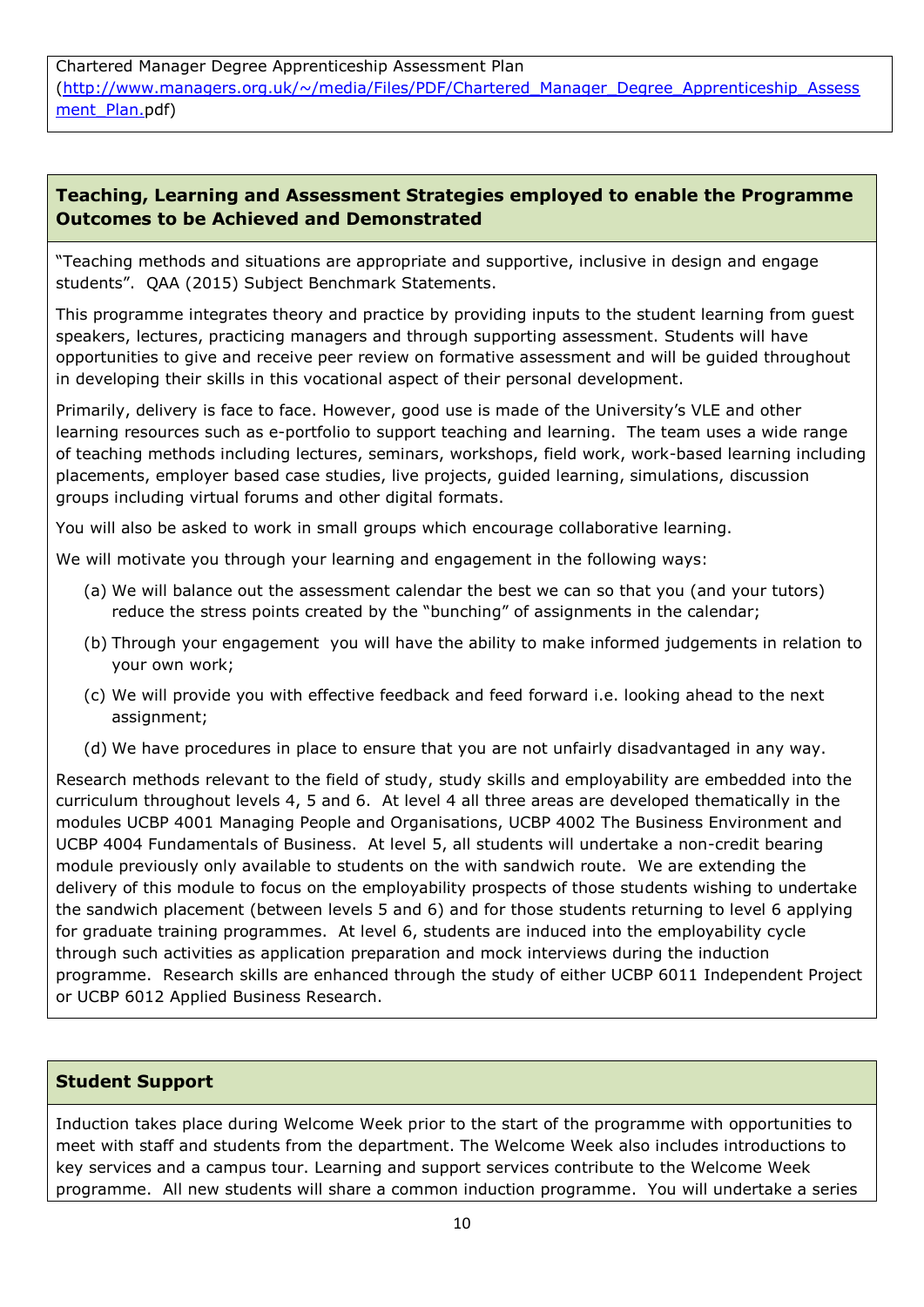of activities designed to help you get to know your student group, to familiarise you with the University and introduce you to a range of support services who are there to help you settle into university life and help you progress through your studies. You will be shown how to use our Virtual Learning Environment (VLE) and how to submit assessments. All students will attend centrally organised sessions, Student Life and Help is at Hand. Students will be introduced to the support services provided by the Students Union and also the clubs, societies and sports groups.

A key feature of this programme is the additional student support that has been built into the studied modules so that you experience the opportunity to develop your specialist and generic skills with help from LiSS.

You will also be allocated a Personal Tutor. Your Personal Tutor will be proactively involved in the delivery of your programme and will have contact with you throughout your time at the University. They will support your learning and development, including tutorials and other support as outlined in the Personal Tutor Policy.

# **Library and Student Services (LiSS)**

Library and Student Services (LiSS) offer a wide range of support, including; access to library learning resources, academic skills, careers and employability, financial help, counselling, health and wellbeing and support for disabled students and those with specific learning requirements. We know that you want to get the most out of your programme, make the best use of your time and find or continue in the career you always dreamed of. Access university support and facilities easily and quickly via our [help is at hand](http://my.cumbria.ac.uk/StudentLife/Support/Helpisathand.aspx) search.

The Skills@Cumbria service can help support your academic skills and success throughout your programme. The service is delivered by a team of professional Learning Enhancement Advisers within LiSS. It includes a suite of online self-help resources accessible 24/7 via the University's website and Blackboard site. It also provides group and individual advice and guidance accessible through and alongside your course and by different means such as face to face, email or virtual.

Module leaders will collaborate with LiSS advisers to ensure that your reading lists are current and items are available via the library collections. In order to maximise access, availability and usefulness, ebooks and electronic journal titles will, in most cases, be prioritised. You can access a wide range of great electronic and print content using [OneSearch](http://cumbria-primo.hosted.exlibrisgroup.com/primo_library/libweb/action/search.do?vid=44UOC_VU1) and you can find out more about key texts and journals for your subject by accessing the library's [subject resources webpages.](http://www.cumbria.ac.uk/StudentLife/Learning/Resources/Subjects/Home.aspx) Where appropriate, module reading lists will be made available to you electronically using the university's [online reading](https://cumbria.rebuslist.com/)  [list system.](https://cumbria.rebuslist.com/)

#### **In addition to the range of guidance above, you have the opportunity to further develop your personal, academic and professional skills by taking part in a number of initiatives coordinated and delivered by LiSS Advisers:**

#### **Head Start**

Head Start is a self-learning pre-entry module that is completed online and at your own pace. The module gives new undergraduate students an opportunity to prepare for their transition into university and to start to develop the academic skills that will help them become successful students.

All UG students are given the opportunity to register and complete Head Start prior to entry on their main programme of study. If you haven't been able to complete Head Start before starting your course, you can access the module via Blackboard by selecting the Skills@Cumbria tab and then the Head Start tab in the bottom right hand corner. Learning at university, academic writing and referencing are the key topics introduced in the module and previous students have told us how useful they have found the online resources and activities.

#### **Head Start Plus**

Head Start Plus is also an online skills development course, designed to support students who are about or who have just started study at level 5 or 6 ( $2<sup>nd</sup>$  and  $3<sup>rd</sup>$  year undergraduate). This course is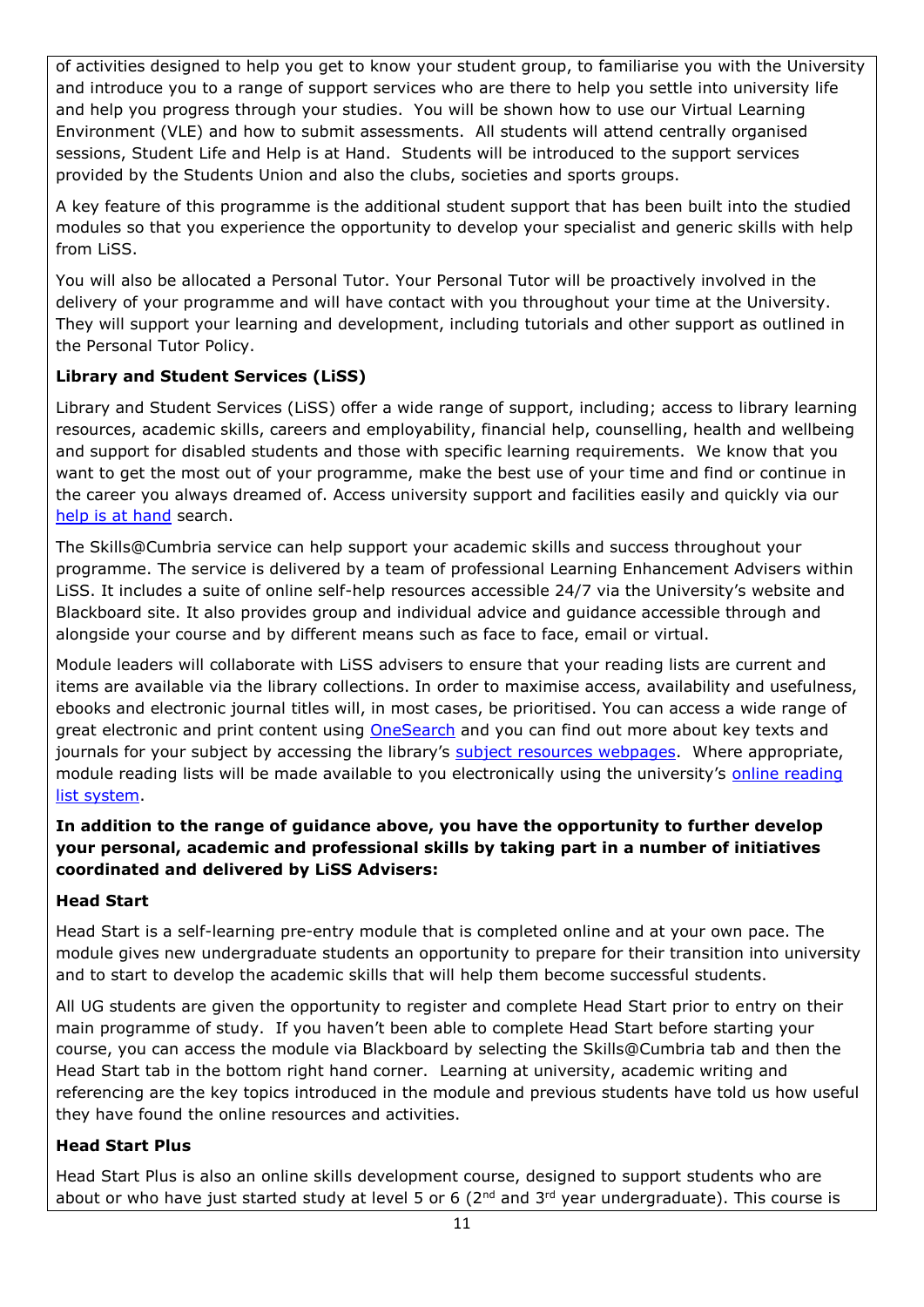particularly recommended to students who may not have studied at HE level for some time or who are transitioning into the higher HE levels. The course provides a useful refresh on academic skills and practice and an insight into the expectations of tutors at those levels.

This course is free and available via the Open Education Platform powered by Blackboard. To access the course, follow the link to<https://openeducation.blackboard.com/cumbria> and set-up a free account with Open Education. Once logged on, select the course free of charge and work through it at your own pace.

# **PASS**

[PASS](http://www.cumbria.ac.uk/StudentLife/Learning/Mentoring/Home.aspx) is a group mentoring scheme running in a number of programmes at the university. It matches first year students with second and third year PASS Leaders who are able to offer a unique source of support in helping new students through the transition into university study. PASS Leaders undergo specific training that gives them an excellent opportunity to widen their skill-set, whilst also allowing for student-led study sessions that are mutually beneficial to PASS participants and PASS Leaders alike.

Contact your course tutor to find out if PASS is available on your programme. If you are interested in setting-up PASS on your course or would like to become a PASS Leader then contact [pass@cumbria.ac.uk](mailto:pass@cumbria.ac.uk)

#### **Cumbria Mentor Scheme**

This is the university's one-to-one voluntary mentoring scheme, traditionally matching individual first year students with second and third year Cumbria Student Mentors; however, any student may request a mentor if needed. This scheme provides unique pastoral support to new students during their transition into university life. It is also a great opportunity for more experienced students to broaden their own skill-set through the specific training all new mentors undergo, and through the practices they will utilise throughout the mentoring process. If you would like to be put in touch with a mentor or are interested in becoming a mentor yourself, contact [melanie.bakey@cumbria.ac.uk](mailto:melanie.bakey@cumbria.ac.uk)

#### **Career Ahead**

Career Ahead is the University's Employability Award that is accessible to all of our students regardless of level or programme of study. Available free through the Careers Team in LiSS, the award gives students the opportunity to make their graduate CV stand out. Based on what employers look for in an ideal candidate, this award works with students to identify any gaps in their skill set and reflect on their experiences. It also offers the opportunity to participate in exclusive programmes and activities with real life employers. The University of Cumbria's employability award is split into three stages: Bronze, Silver and Gold, with a further Career Ahead + Platinum level. Students' engagement in extra curricula activities such as volunteering, project and charity work and peer mentoring are recognised within Career Ahead. To find out more or to register email [careerahead@cumbria.ac.uk.](mailto:careerahead@cumbria.ac.uk)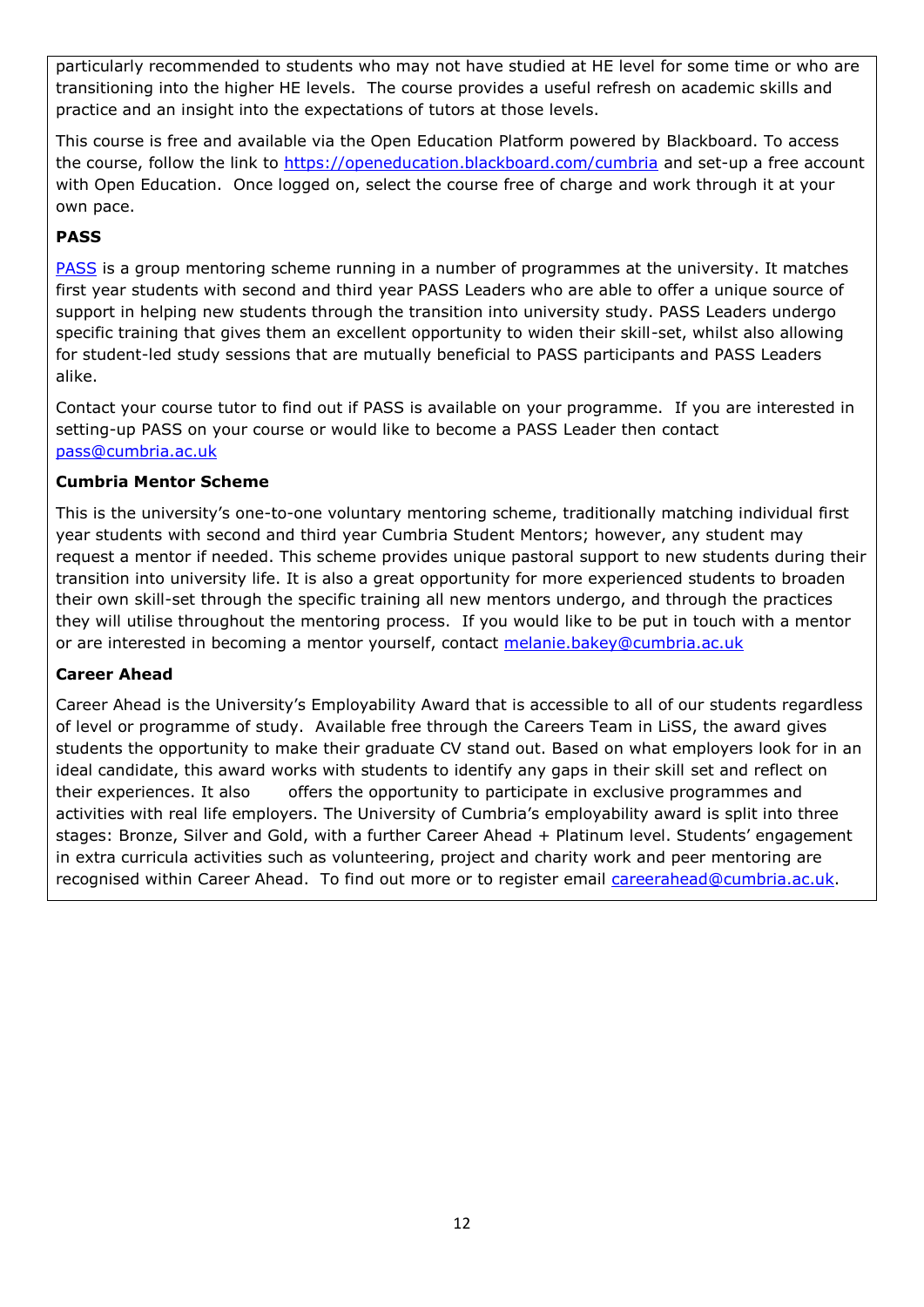| Programme Curriculum Map <sup>1</sup> |                       |                                            |                |                                      |                            |                                                                                    |
|---------------------------------------|-----------------------|--------------------------------------------|----------------|--------------------------------------|----------------------------|------------------------------------------------------------------------------------|
| <b>Academic</b><br><b>Level</b>       | <b>Module</b><br>Code | <b>Module Title<sup>2</sup></b>            | <b>Credits</b> | <b>Module</b><br>Status <sup>3</sup> | Pre/Co<br><b>Requisite</b> | <b>Map to Programme</b><br>Outcomes <sup>4</sup>                                   |
| Autumn - Level 4                      |                       |                                            |                |                                      |                            |                                                                                    |
| $\overline{4}$                        | <b>UCBP4001</b>       | Managing People and<br>Organisations       | 20             | Compulsory                           |                            | K1, K2, K3, K5, K8, K9<br>S1, S2, S4, S7, S8, S9, S10,<br>S11, S12, S13, S15, S16  |
| $\overline{4}$                        | <b>UCBP4002</b>       | The Business Environment                   | 20             | Compulsory                           |                            | K1, K3, K4, K9<br>S1, S2, S3, S6, S8, S9, S10,<br>S11, S13, S15, S16               |
| $\overline{4}$                        | <b>UCBP4003</b>       | <b>Introduction to Business</b><br>Finance | 20             | Compulsory                           |                            | K3, K9<br>S2, S3, S6,                                                              |
| Spring - Level 4                      |                       |                                            |                |                                      |                            |                                                                                    |
| $\overline{4}$                        | <b>UCBP4004</b>       | <b>Fundamentals of Business</b>            | 20             | Compulsory                           |                            | K1, K2, K3, K4, K5, K8,<br>S1, S3, S5, S7, S8, S9, S10,<br>S11, S12, S13, S15, S16 |
| $\overline{4}$                        | <b>UCBP4005</b>       | Principles of Marketing                    | 20             | Compulsory                           |                            | K3, K4, K8, K9,<br>S1, S2, S3, S4, S5, S7, S8, S9,<br>S10, S11, S13, S15, S16      |
| $\overline{4}$                        | <b>UCBP4006</b>       | <b>Management Accounting</b>               | 20             | Compulsory                           |                            | K3, K5, K9<br>S2,, S3, S6                                                          |
| Autumn - Level 5                      |                       |                                            |                |                                      |                            |                                                                                    |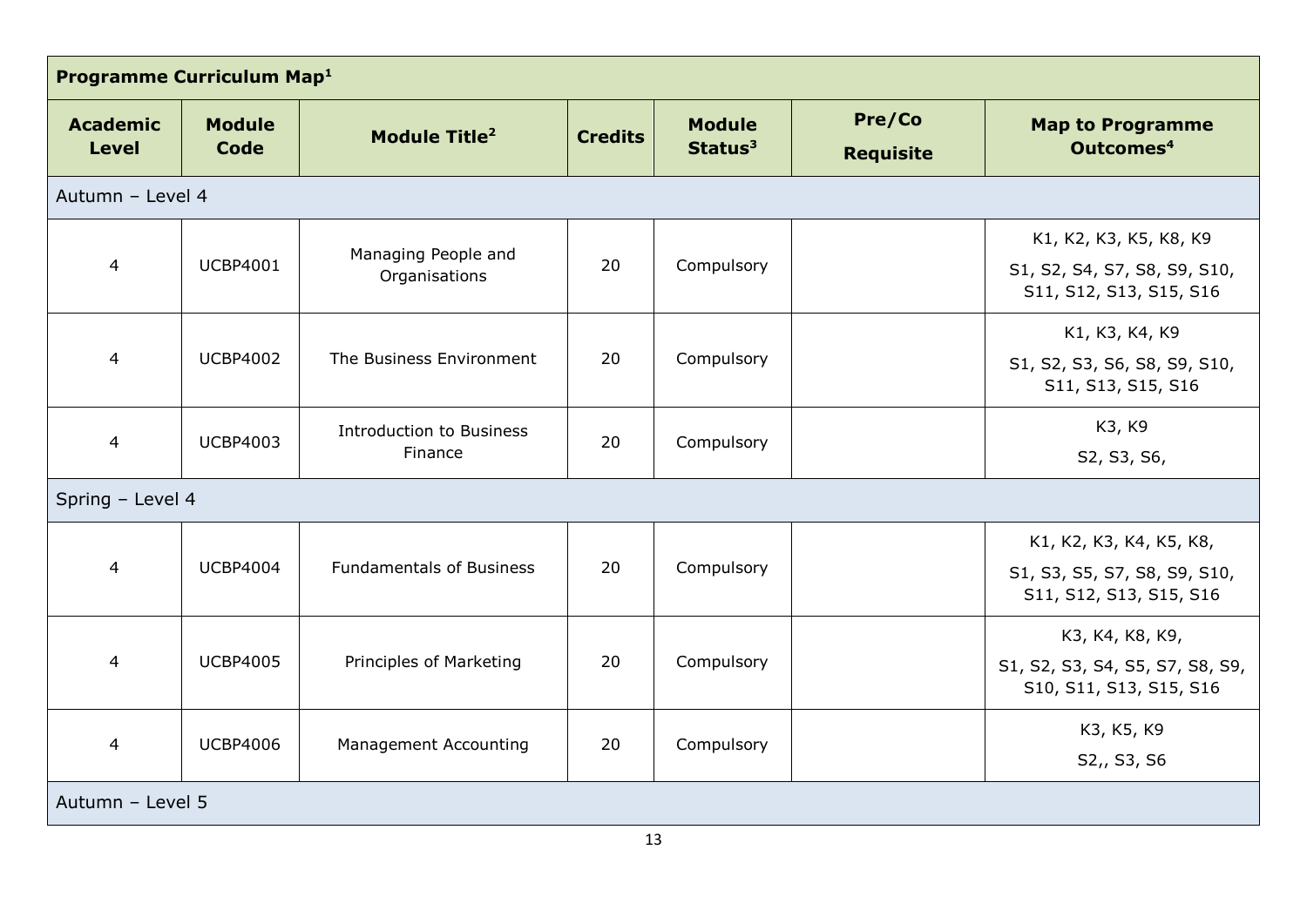| Programme Curriculum Map <sup>1</sup> |                       |                                                          |                |                                      |                                         |                                                                    |
|---------------------------------------|-----------------------|----------------------------------------------------------|----------------|--------------------------------------|-----------------------------------------|--------------------------------------------------------------------|
| <b>Academic</b><br><b>Level</b>       | <b>Module</b><br>Code | <b>Module Title<sup>2</sup></b>                          | <b>Credits</b> | <b>Module</b><br>Status <sup>3</sup> | Pre/Co<br><b>Requisite</b>              | <b>Map to Programme</b><br>Outcomes <sup>4</sup>                   |
| 5                                     | <b>UCBP5001</b>       | Organisational Behaviour                                 | 20             | Compulsory                           |                                         | K3, K5<br>S2, S7, S8, S9, S10, S13, S14                            |
| 5                                     | <b>UCBP5002</b>       | Responsibility, ethics and<br>sustainability in practice | 20             | Compulsory                           |                                         | K3, K5, K8<br>S2, S8, S9, S10, S11, S13, S14,<br>S <sub>16</sub>   |
| 5                                     | <b>UCBP5003</b>       | Human Resource Management,<br>Theory and Practice        | 20             | Compulsory                           |                                         | K1, K2, K3, K5, K8, K9<br>S1, S2, S8, S13, S14, S16                |
| 5                                     | <b>UCBP5020</b>       | Sandwich Placement                                       | 120            | *Compulsory                          | As appropriate for<br>your target award | K1, K2, K5, K8<br>S2, S4, S7, S8, S9, S11, S15,<br>S <sub>16</sub> |
| Spring - Level 5                      |                       |                                                          |                |                                      |                                         |                                                                    |
| 5                                     | <b>UCBP5004</b>       | <b>Services Marketing</b>                                | 20             | Compulsory                           |                                         | K3, K4, K6<br>S1, S3, S4, S5, S7, S8, S11,<br>S13, S14, S16        |
| 5                                     | <b>UCBP5005</b>       | <b>Managing Operations</b>                               | 20             | Compulsory                           |                                         | K3, K5, K6, K9<br>S2, S3, S4, S6, S8, S12, S14                     |
| 5                                     | <b>UCBP5006</b>       | <b>International Economics</b>                           | 20             | Compulsory                           |                                         | K1, K3, K4, K7, K8, K9<br>S2, S3, S6, S9, S10, S14                 |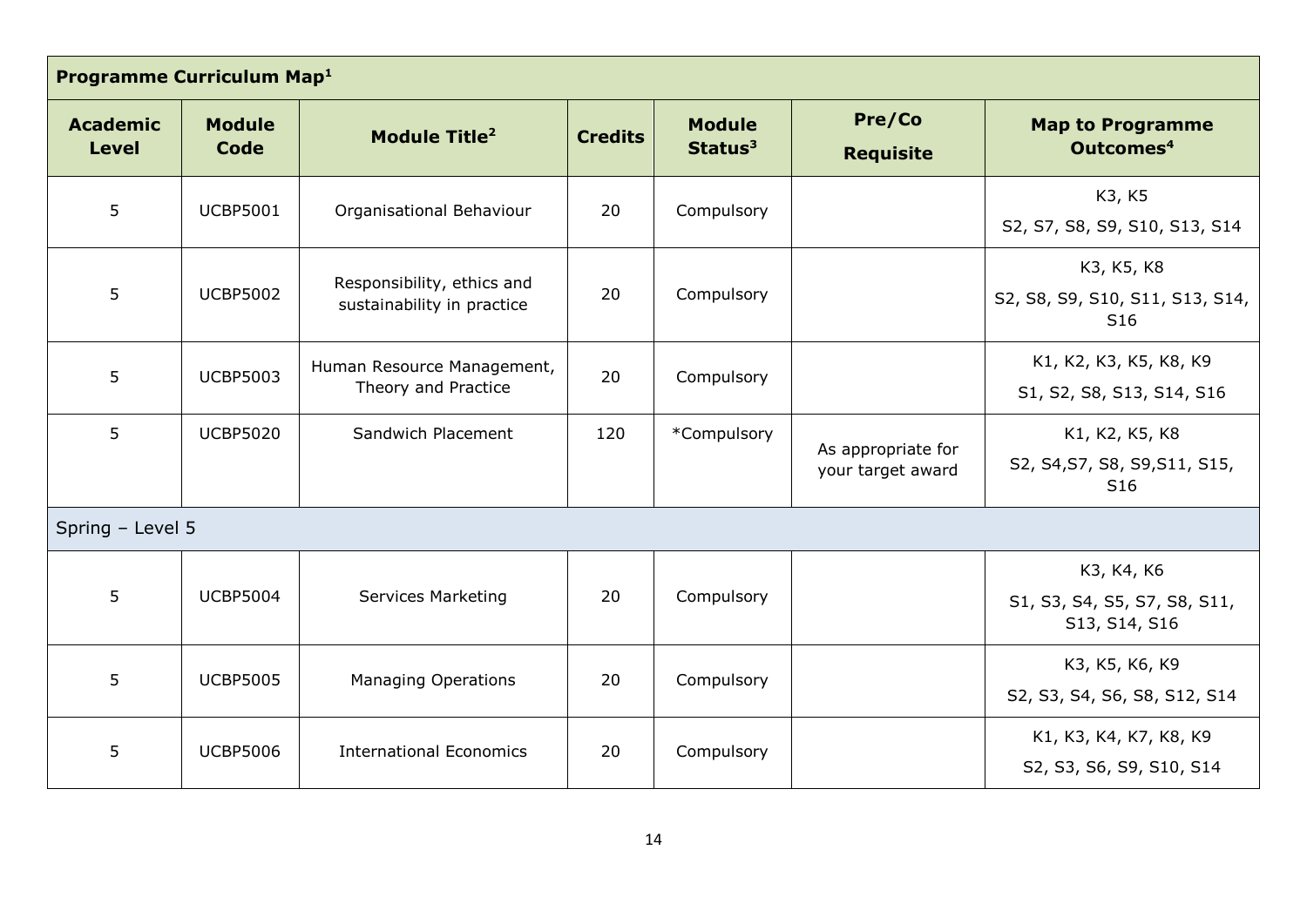| Programme Curriculum Map <sup>1</sup> |                       |                                           |                |                                      |                                   |                                                                  |
|---------------------------------------|-----------------------|-------------------------------------------|----------------|--------------------------------------|-----------------------------------|------------------------------------------------------------------|
| <b>Academic</b><br><b>Level</b>       | <b>Module</b><br>Code | Module Title <sup>2</sup>                 | <b>Credits</b> | <b>Module</b><br>Status <sup>3</sup> | Pre/Co<br><b>Requisite</b>        | <b>Map to Programme</b><br>Outcomes <sup>4</sup>                 |
| Autumn - Level 6                      |                       |                                           |                |                                      |                                   |                                                                  |
| 6                                     | <b>UCBP6002</b>       | <b>Strategic Analysis</b>                 | 20             | Compulsory                           |                                   | K3, K5<br>S2, S3, S4, S6, S14, S16                               |
| 6                                     | <b>UCBP6013</b>       | <b>Business Psychology</b>                | 20             | Compulsory                           |                                   | K1, K2, K3, K5, K8<br>S1, S2, S8, S9, S10, S11, S13,<br>S14, S16 |
| 6                                     | <b>UCBP6012</b>       | Applied Business Research and<br>Analysis | 20             | Optional                             | Pre requisite<br><b>UCBP 6005</b> | K3, K8, K9<br>S2, S3, S6, S10, S11, S14, S15,<br>S <sub>16</sub> |
| 6                                     | <b>UCBP6011</b>       | Independent Project                       | 40             | Optional                             |                                   | K3, K8, K9<br>S2, S3, S6, S10, S14, S15, S16                     |
| Spring - Level 6                      |                       |                                           |                |                                      |                                   |                                                                  |
| 6                                     | <b>UCBP6005</b>       | Innovation and<br>Entrepreneurship        | 20             | Optional                             | Co requisite<br><b>UCBP 6012</b>  | K3, K4<br>S1, S2, S3, S4, S5, S6, S7, S8,<br>S9, S14, S15        |
| 6                                     | <b>UCBP6006</b>       | <b>Global Business</b>                    | 20             | Compulsory                           |                                   | K2, K3, K5, K6, K7, K8, K9<br>S2, S3, S6, S8, S9, S13, S14       |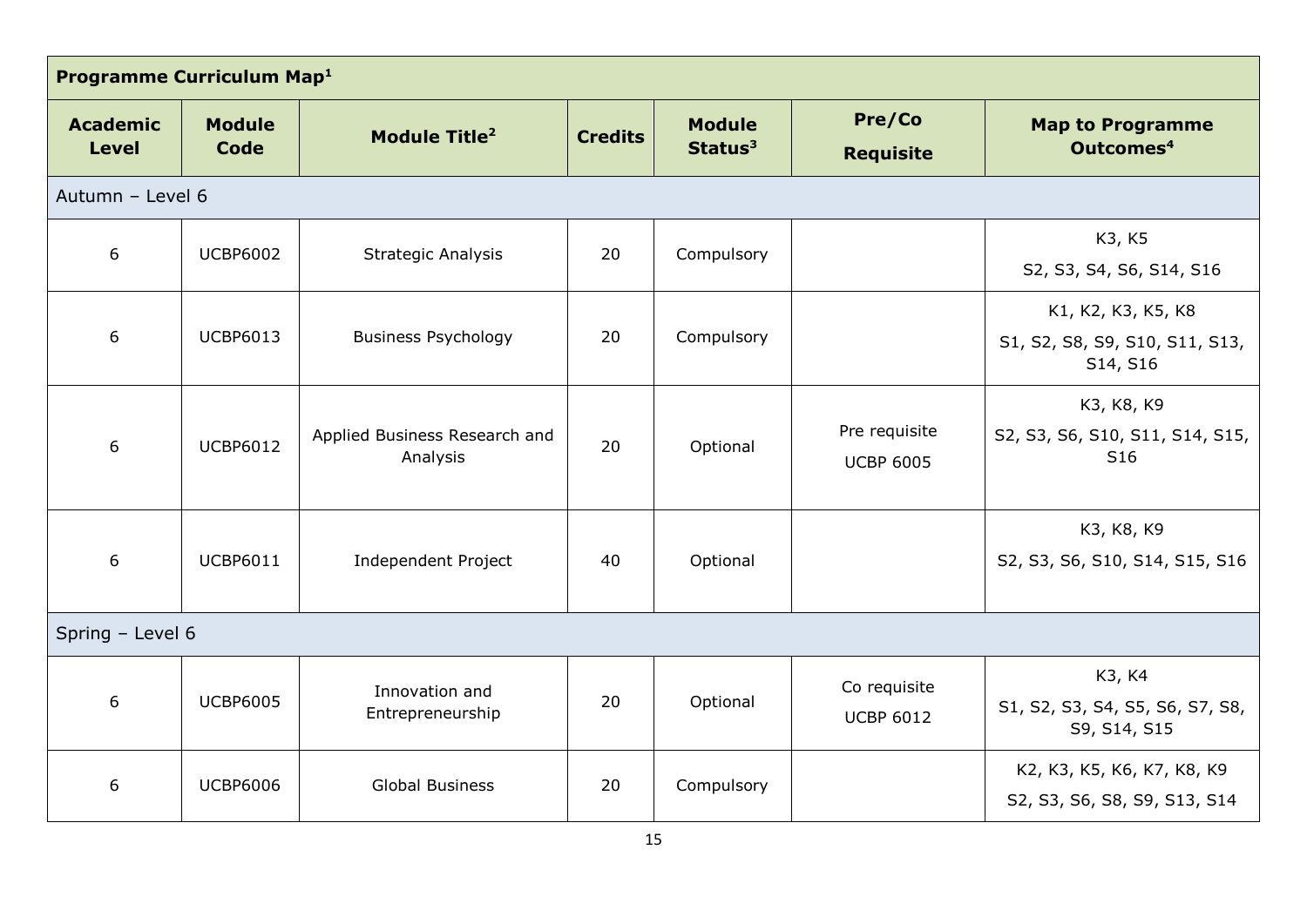| <b>Programme Curriculum Map1</b>                                                                                                                                                                                             |                       |                           |                |                                      |                            |                                                        |
|------------------------------------------------------------------------------------------------------------------------------------------------------------------------------------------------------------------------------|-----------------------|---------------------------|----------------|--------------------------------------|----------------------------|--------------------------------------------------------|
| <b>Academic</b><br>Level                                                                                                                                                                                                     | <b>Module</b><br>Code | Module Title <sup>2</sup> | <b>Credits</b> | <b>Module</b><br>Status <sup>3</sup> | Pre/Co<br><b>Requisite</b> | <b>Map to Programme</b><br>Outcomes <sup>4</sup>       |
|                                                                                                                                                                                                                              |                       |                           |                |                                      |                            | K1, K3, K4, K6, K7, K9                                 |
| 6                                                                                                                                                                                                                            | <b>UCBP6008</b>       | Digital Marketing         | 20             | Compulsory                           |                            | S2, S3, S4, S5, S6, S7, S8, S9,<br>S10, S11, S12, S14, |
| <b>Notes</b>                                                                                                                                                                                                                 |                       |                           |                |                                      |                            |                                                        |
| Module pass mark: 40% (Undergraduate)                                                                                                                                                                                        |                       |                           |                |                                      |                            |                                                        |
| Please see the Academic http://www.cumbria.ac.uk/media/university-of-cumbria-website/content-<br>assets/public/ags/documents/academicregulations/AcRegs.pdf Section G for guidance on progression and the carrying of fails. |                       |                           |                |                                      |                            |                                                        |
| All optional modules offered will be subject to a viable student cohort.                                                                                                                                                     |                       |                           |                |                                      |                            |                                                        |
| *The Year long Sandwich Placement module is Compulsory for students registered on the BA(Hons) Business Management with sandwich placement<br>programme                                                                      |                       |                           |                |                                      |                            |                                                        |

**<sup>1</sup>**This programme operates in accordance with the University's Academic Regulations and Academic Procedures and Process.

**<sup>2</sup>**Please refer to the relevant programme webpage on the University's website for summaries of the individual Module Aims.

**<sup>3</sup>Core Modules** must be taken and must be successfully passed.

**Compulsory Modules** must be taken although it may possible to carry as a fail (if the award permits).

**Optional Modules** are a set of modules from which you will be required to choose to study. Once chosen, unless indicated otherwise in the table above, an optional module carries the same rules as a compulsory module as per the Academic Regulations.

**Qualificatory Units.** These are non-credit bearing pass/fail components that are used to satisfy relevant professional, statutory or regulatory body professional requirements that are associated with the programme.

<sup>4</sup>This column references the Programme Outcomes that will be achieved through successful completion of each module (i.e. through successful completion of the module summative assessment)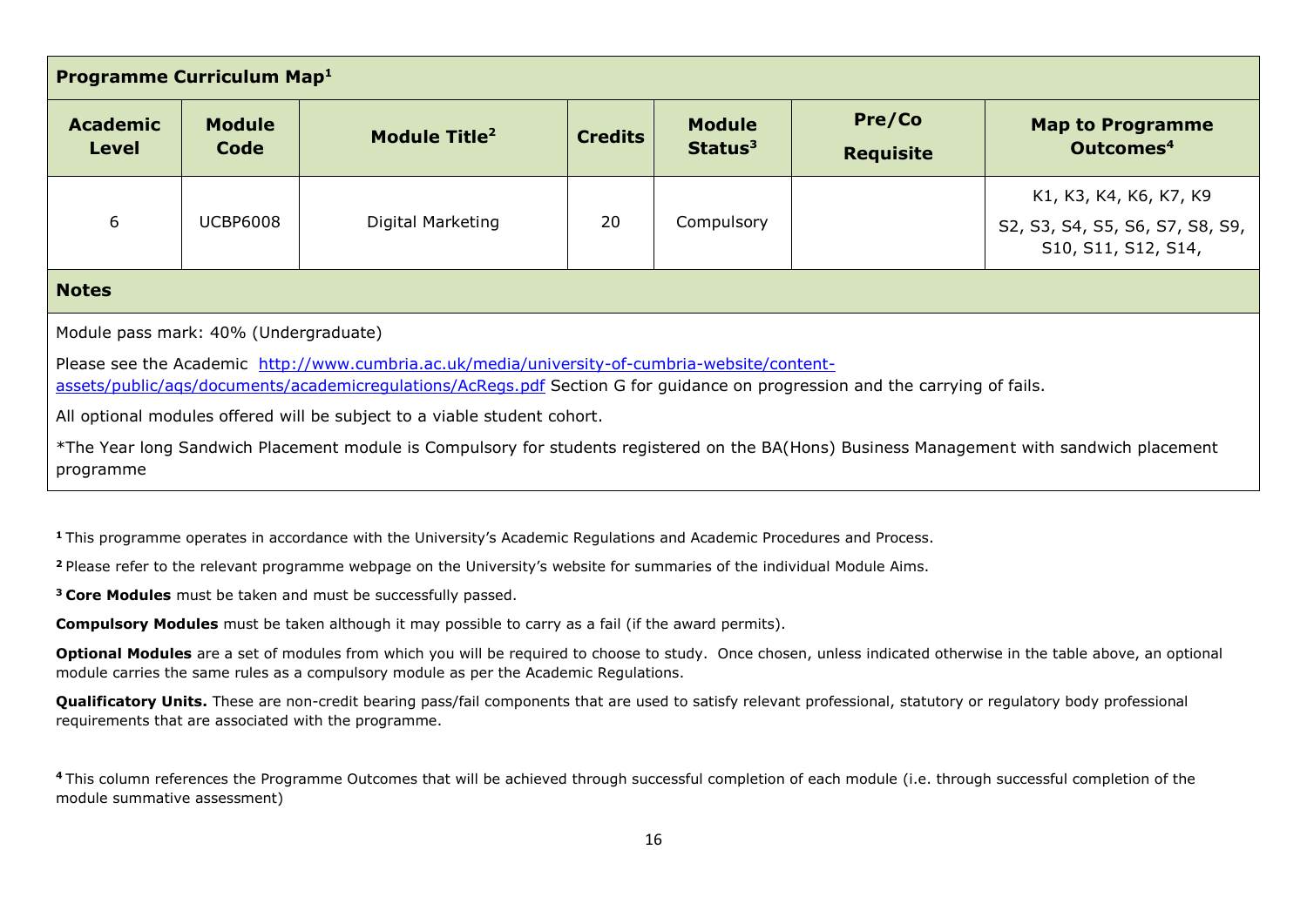| Indicative Programme Delivery Structure and Assessment matrix for Business Management         |                                              |                                   |                                                        |                                                  |  |
|-----------------------------------------------------------------------------------------------|----------------------------------------------|-----------------------------------|--------------------------------------------------------|--------------------------------------------------|--|
| <b>Module</b><br><b>Code</b>                                                                  |                                              | <b>Delivery Pattern</b>           |                                                        | <b>Approximate Assessment</b>                    |  |
|                                                                                               | <b>Module Title</b>                          | <b>Autumn / Spring</b><br>/Summer | Method(s) of<br><b>Assessment</b>                      | <b>Deadline</b>                                  |  |
| <b>UCBP4001</b>                                                                               | Managing People and Organisations            | Autumn                            | Practical Skills assessment<br>50%<br>Written exam 50% | Ongoing throughout semester<br>End of semester 1 |  |
| <b>UCBP4002</b>                                                                               | The Business Environment                     | Autumn                            | Written exam 100%                                      | End of semester 1                                |  |
| <b>UCBP4003</b>                                                                               | <b>Introduction To Business Finance</b>      | Autumn                            | Written exam 50%<br>Written assignment 50%             | End of semester 1                                |  |
| <b>UCBP4004</b>                                                                               | <b>Fundamentals of Business</b>              | Spring                            | Written exam 50%<br>Written assignment, 50%            | End of semester 2                                |  |
| <b>UCBP4005</b>                                                                               | Principles of Marketing                      | Spring                            | Written assignment 40%<br>Written exam 60%             | Ongoing throughout semester 2                    |  |
| <b>UCBP4006</b>                                                                               | <b>Management Accounting</b>                 | Spring                            | Written assignment 50%<br>Written exam 50%             | Ongoing<br>End of semester 2                     |  |
| Students exiting at this point with 120 credits would receive a CertHE in Business Management |                                              |                                   |                                                        |                                                  |  |
| <b>UCBP5001</b>                                                                               | Organisational Behaviour                     | Autumn                            | Written assignment 50%<br>Written exam 50%             | End of semester 1                                |  |
| <b>UCBP5002</b>                                                                               | Responsibility, Ethics and Sustainability in | Autumn                            | Presentation 35%                                       | End of semester 1                                |  |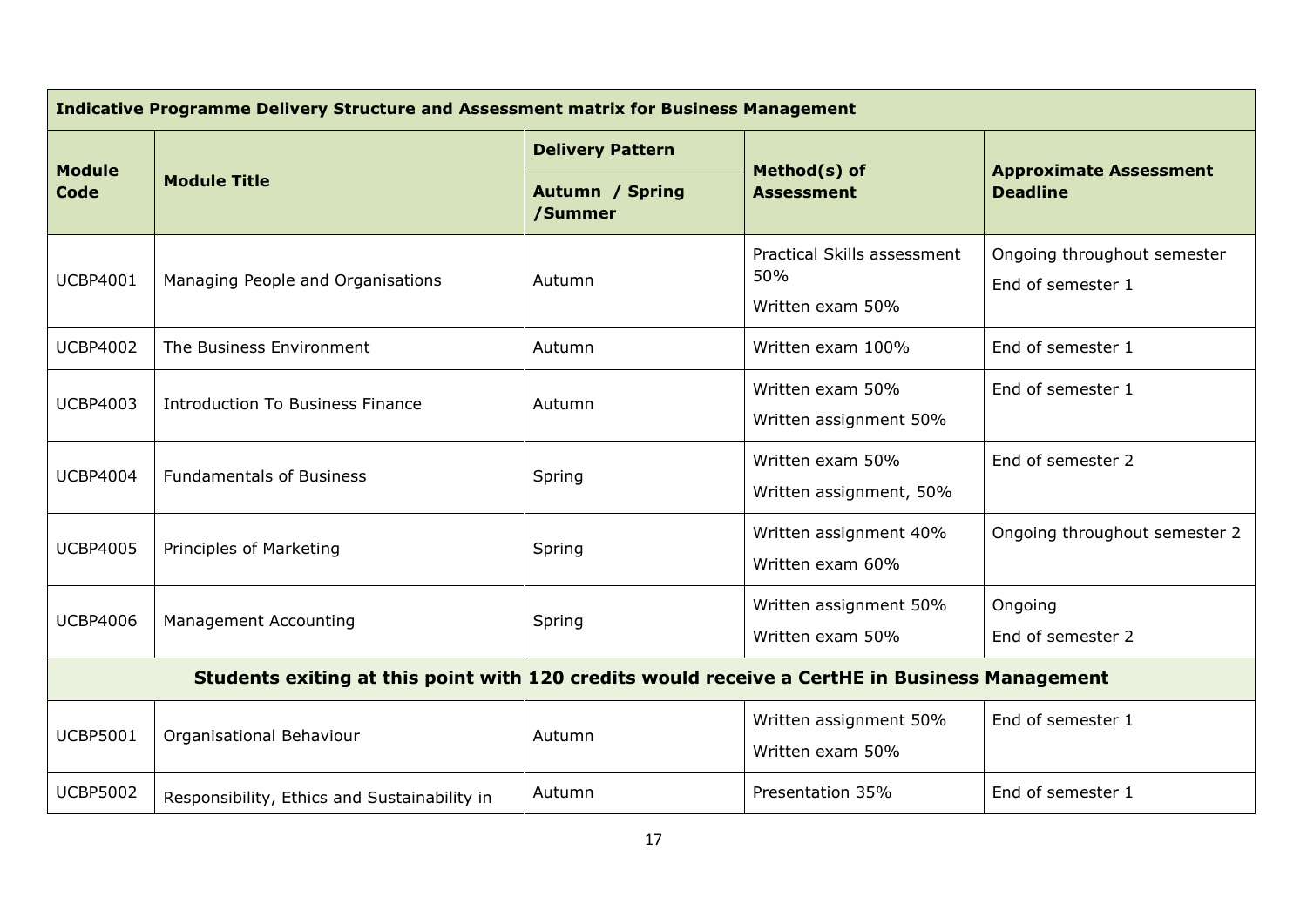|                  | Practice                                                                                     |           | Written assignment 65%                           |                                     |  |  |
|------------------|----------------------------------------------------------------------------------------------|-----------|--------------------------------------------------|-------------------------------------|--|--|
| <b>UCBP5003</b>  | Human Resources Management Theory and<br>Practice                                            | Autumn    | Written assignment 50%<br>Written assignment 50% | Mid semester 1<br>End of semester 1 |  |  |
| <b>UCBP5004</b>  | <b>Services Marketing</b>                                                                    | Spring    | Written assignment 40%<br>Written exam 60%       | End of semester 2                   |  |  |
| <b>UCBP5005</b>  | <b>Managing Operations</b>                                                                   | Spring    | Portfolio 100%                                   | End of semester 2                   |  |  |
| <b>UCBS5006</b>  | <b>International Economics</b>                                                               | Spring    | Written assignment 40%<br>Written assignment 60% | Mid semester 2<br>End of semester 2 |  |  |
| <b>UCBP 5020</b> | Sandwich Placement                                                                           | Year      | Set exercise 100%                                | Throughout Year 3                   |  |  |
|                  | Students exiting at this point with 240 credits would receive a DipHE in Business Management |           |                                                  |                                     |  |  |
| <b>UCBP6012</b>  | Applied Business Research and Analysis<br>(opt)                                              | Autumn    | Written assignment 100%                          | End of semester 1                   |  |  |
| <b>UCBP6002</b>  | <b>Strategic Analysis</b>                                                                    | Autumn    | Written assignment 100%                          | End of semester 1                   |  |  |
| <b>UCBP6013</b>  | <b>Business Psychology</b>                                                                   | Autumn    | Written assignment 100%                          | End of semester 1                   |  |  |
| <b>UCBP6005</b>  | Innovation and Entrepreneurship (opt)                                                        | Spring    | Written assignment 50%<br>Presentation 50%       | End of semester 2                   |  |  |
| <b>UCBP6006</b>  | <b>Global Business</b>                                                                       | Spring    | Written assignment 100%                          |                                     |  |  |
| <b>UCBP6008</b>  | Digital Marketing                                                                            | Spring    | Written assignment 60%<br>Written assignment 40% | Ongoing throughout semester 2       |  |  |
| <b>UCBP6011</b>  | Independent Project (opt)                                                                    | Year Long | Written Assignment 100%                          | Year Long                           |  |  |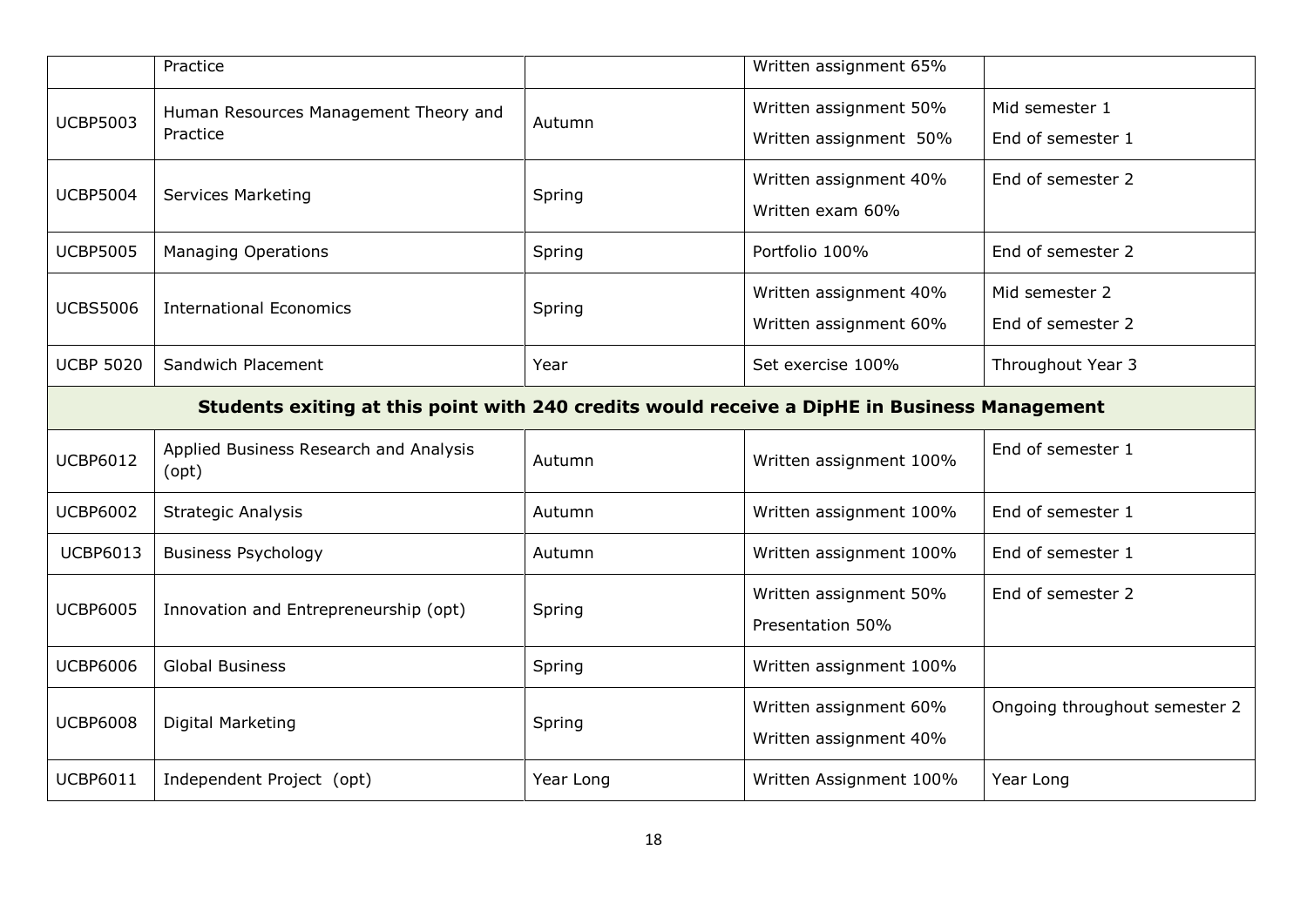# **Students exiting with 300 credits would receive a BA Business Management**